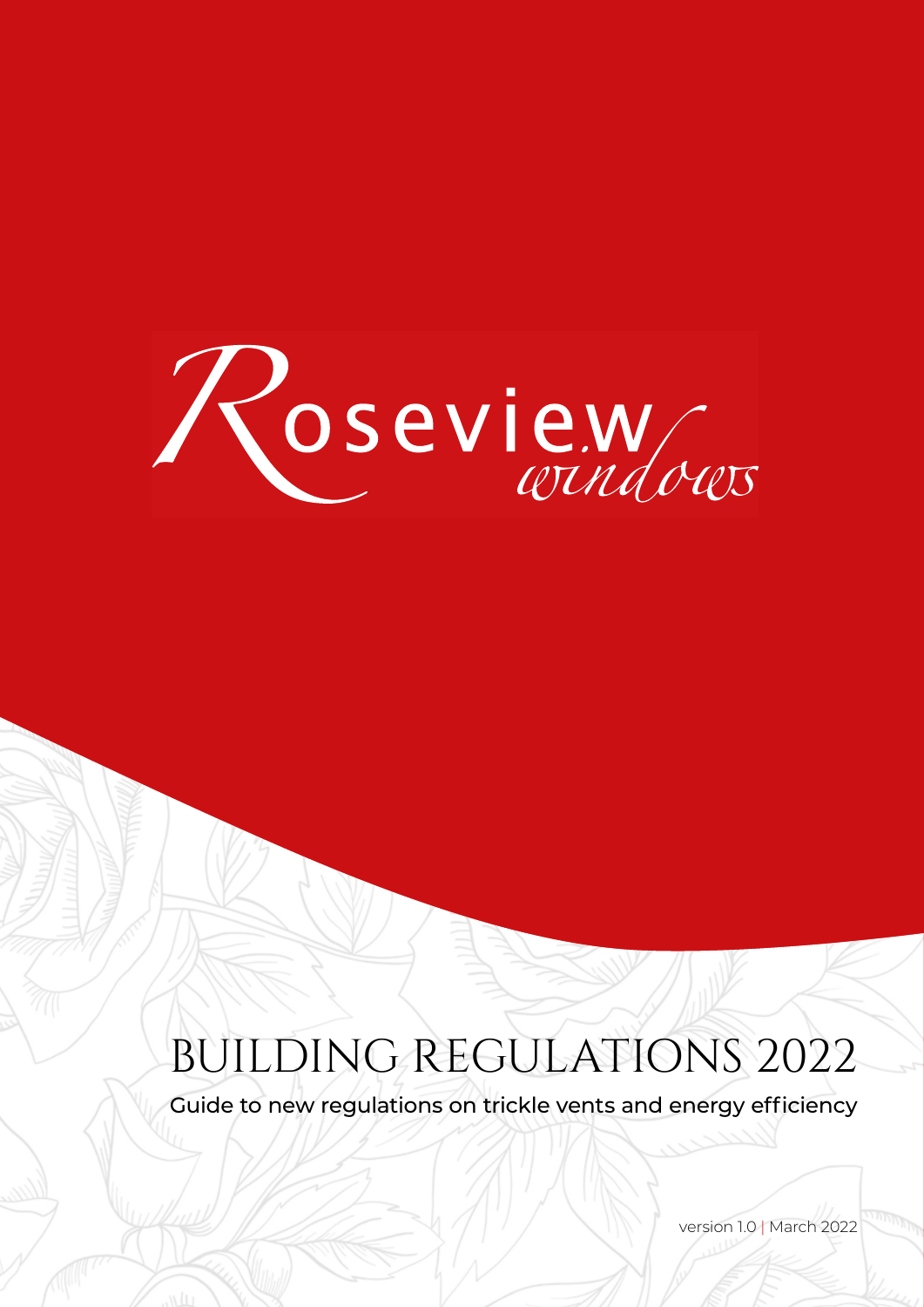

On **15th June 2022** a number of building regulations relevant to the glazing industry are changing. These include changes to Approved Documents F (ventilation), L (energy efficiency), M (access) and O (overheating).

As a result, all installations that take place after 15th June 2022 will have to comply with the new regulations.

Some of the most controversial changes, and the ones that have caused the most debate, have been those to Approved Document F, which covers trickle ventilation.

In this guide we'll explain the new Approved Document F regulations on trickle vents, what they mean, how you can comply with them and under what circumstances you will and will not require trickle vents. There's also a short section on Document L, which is much simpler!

Please note that the contents of this guide represent our interpretation of the new building regulations. However, we are not authorities in the nuances of building regs, and you should always consult the regulations yourself, and talk to your competent person scheme (e.g. FENSA or CERTASS), the GGF and most importantly the relevent Building Control Officer regarding your project.

At time of writing, you can access the full list of Approved Documents here...

https://www.gov.uk/government/collections/approved-documents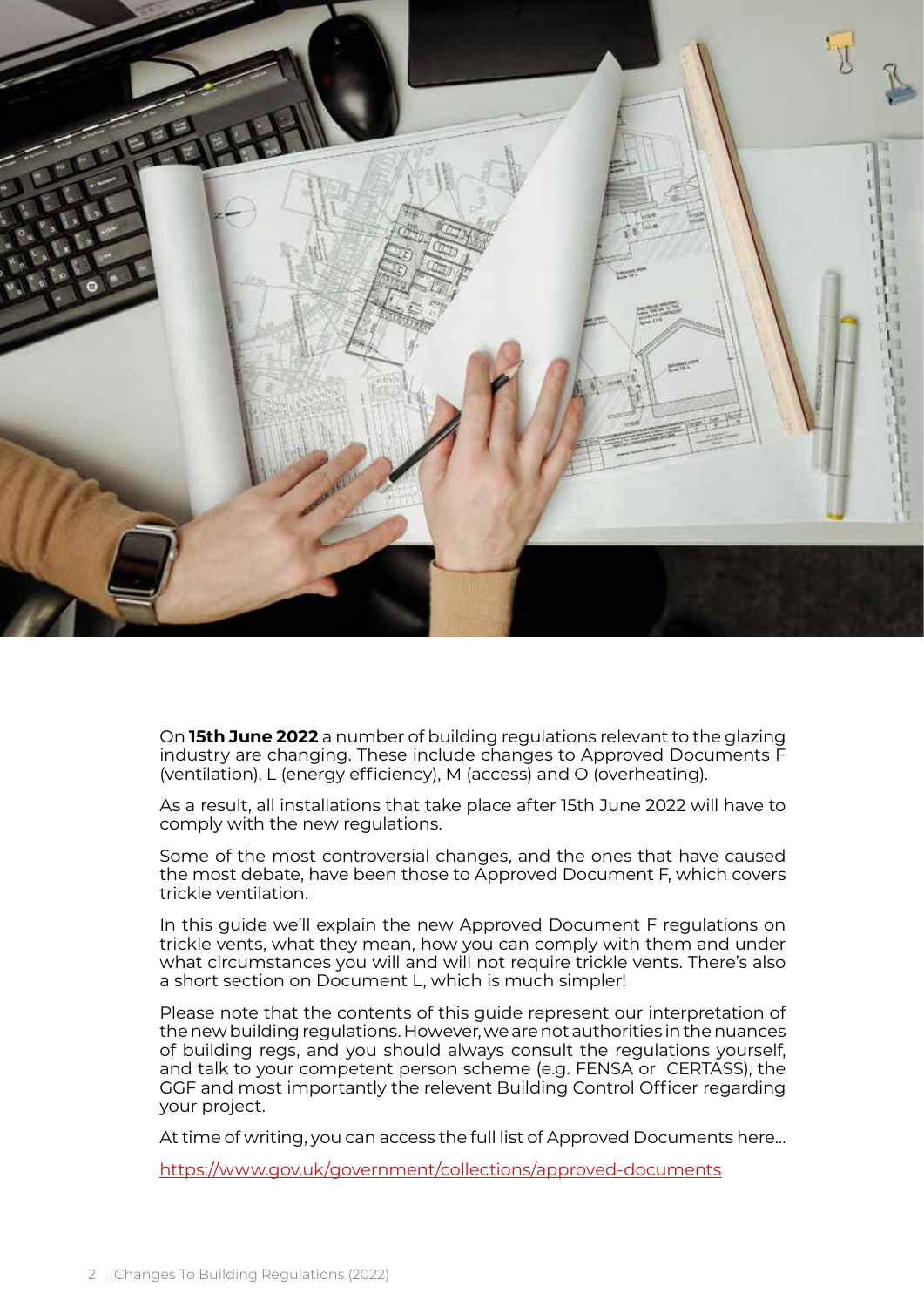

### CONTENTS

| <b>Introduction</b>             |    |
|---------------------------------|----|
| <b>Approved Document F</b>      | 4  |
| <b>Possible exemptions</b>      | 5  |
| <b>Practical advice</b>         | 7  |
| Roseview's trickle vent options |    |
| <b>Approved Document L</b>      | 10 |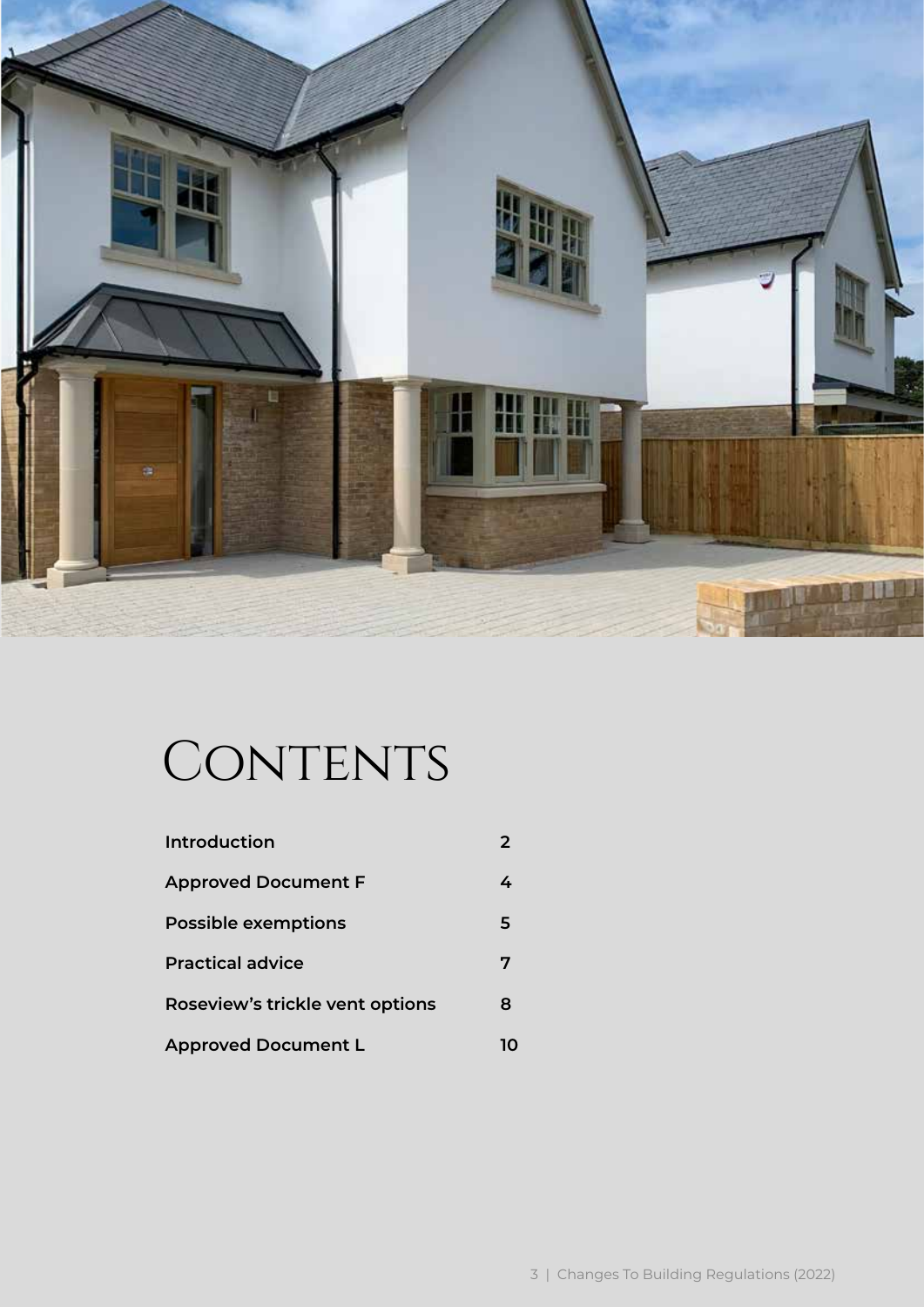## APPROVED DOCUMENT F

The new regulations are split into two documents: F1 (dwellings) and F2 (non-dwellings). They are then further split between regulations for new homes and existing homes. This guide will focus predominantly on the regulations covering dwellings - especially replacement windows for existing homes.

### **General requirements (including new build)**

For both new build and existing homes, if trickle vents are to be used as the method of providing background ventilation, the regulations are as follows:

- Habitable rooms (including kitchens): minimum **8.000mm2** equivalent area
- Bathrooms (with or without a toilet): minimum **4,000mm2** equivalent area
- Single story buildings: **10,000mm2** per habitable room

If it is not technically feasible to reach the required minimum equivalent area, the ventilation you provide should be as close to the minimum requirement as possible.

Trickle vents are not the only accepted way of providing background ventilation. For instance, continuous mechanical ventilation of a certain rating can replace the need for trickle vents. Therefore window manufacturers like Roseview need to be told how much ventilation is required per window.

Ventilators should be at least 1,700mm from floor level and be controllable, either automatically or manually.

Night latches are not an acceptable way of providing the necessary ventilation.

These rules are generally in line with existing new build regulations, although the amount of ventilation required has been increased from 5,000mm2 to 8.000mm2.

#### **Replacement windows**

On existing homes the rules have changed more dramatically.

Previously the regulations were based on a "like-for-like" system. If the windows you were replacing had trickle vents, the new ones would need them too. However if there weren't trickle vents before, you didn't need to fit them to replacement windows.

#### **This has changed.**

Changing the windows means that you need to meet the ventilation requirements listed above, or at least ensure that ventilation is not less satisfactory than before the windows were replaced, It is also noted that replacing older windows with new versions will likely improve airtightness and reduce background ventilation, and therefore should be considered.

Essentially this means that all replacement windows will require trickle vents unless a suitable alternative method of ventilation is provided and approved. The new trickle vents should comply with the minimum equivalent areas listed above. At the very least, when replacing windows with trickle vents the new vents should not be smaller than they were before.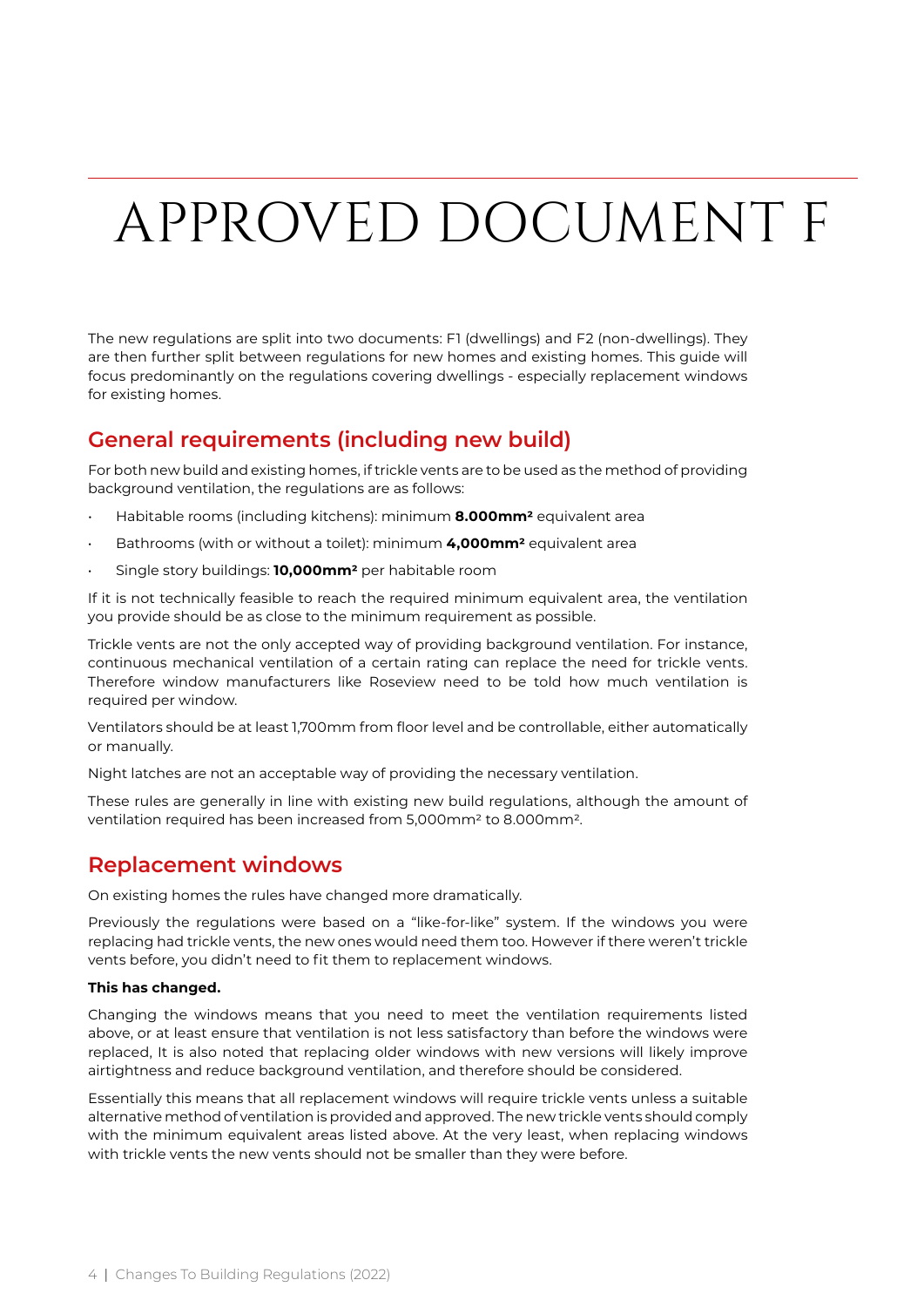## POSSIBLE EXEMPTIONS

Although the new regulations are very clear, there are a couple of possible exemptions built in that may remove the need for trickle vents. This may be particuarly relevant to sash windows going into older properties.

#### **Heritage & traditional buildings**

Section 0.5 of Approved Document F states the following:

- **0.5** Work to the following types of dwellings may not need to comply fully with the ventilation standards in this approved document.
	- a. Those listed in accordance with section 1 of the Planning (Listed Buildings and Conservation Areas) Act 1990.
	- b. Those in a conservation area designated in accordance with section *69* of the Planning (Listed Buildings and Conservation Areas) Act 1990.
	- c. Other historic buildings with a vapour-permeable construction that both absorbs moisture and readily allows moisture to evaporate. These include those built with wattle and daub, cob or stone constructions using lime render or mortar.

It goes on to state that you should consult the local authority conservation officer if you are using clauses 0.5a or 0.5b as an exemption. It doesn't go into any more detail on using clause 0.5c.

We have requested further clarification on clause 0.5c from a variety of sources, as we believe a large number of older properties may fall into this category. In particular we're interested to know exactly what "vapour-permeable construction that both absorbs moisture and readily allows moisture to evaporate" means. Unfortunately we're yet to receive anything useful. It seems that - for the time being - interpretation of this clause will be down to building control officers.

### **Minor works rule**

Table 3.1 of Approved Document F lists a range of energy efficiency works, which it categorises as either "minor works" or "major works". In that table is shows the following:

| Replacing less than or equal to 30% of the total existing windows or door units | <b>MINOR</b> |
|---------------------------------------------------------------------------------|--------------|
| Replacing more than 30% of the total existing windows or door units             | <b>MAJOR</b> |

It then goes on to state in Diagram 3.1 that a maximum of one or two minor works count as Category A, which is describes as follows: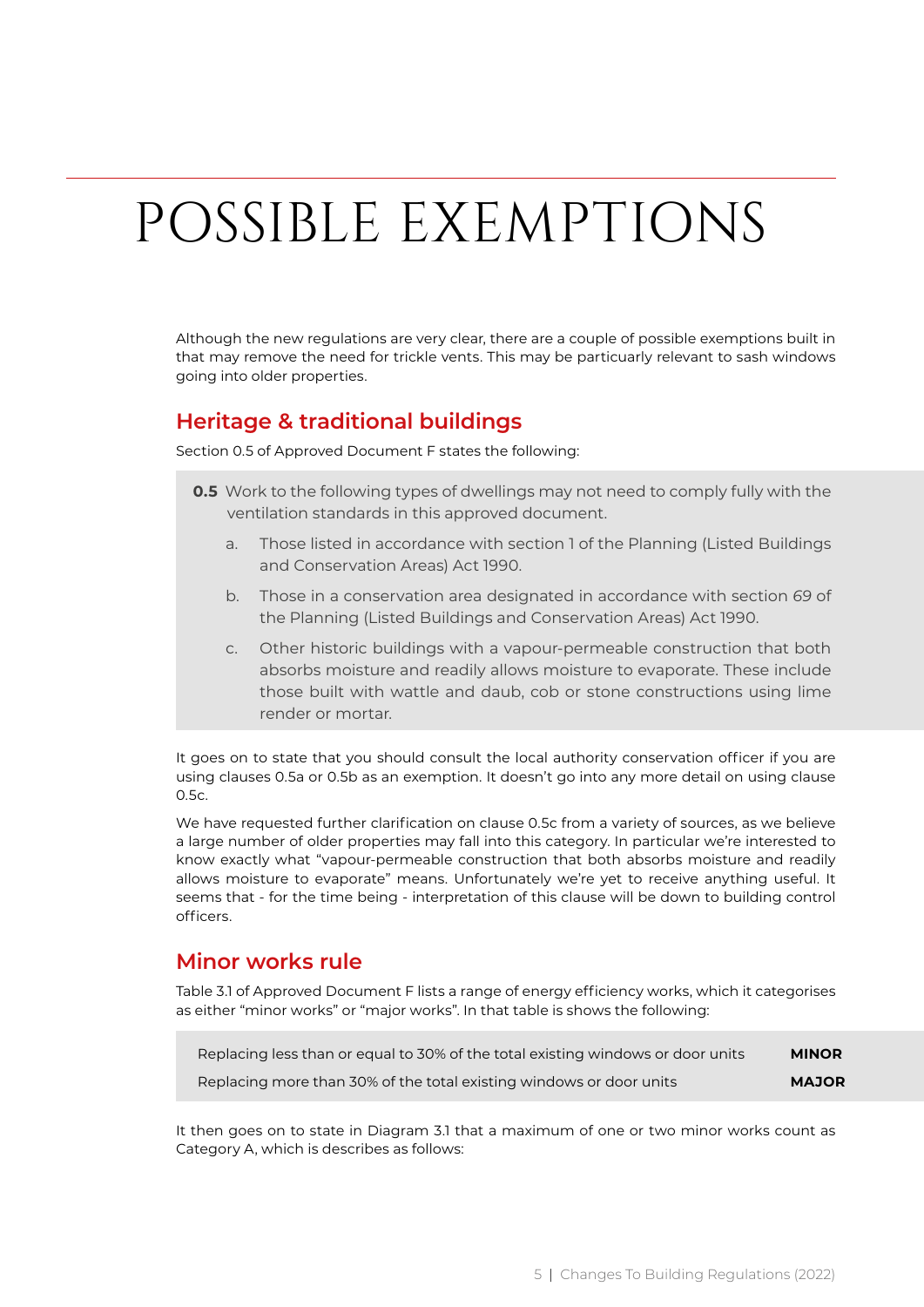If the method in Diagram 3.1 results in the work being categorised as Category A, it is likely that the energy efficiency measures have not reduced the ventilation provision of the dwelling below the requirements of F1(1) so no further ventilation provision is necessary.

Again, this needs further clarification that we haven't been able to get yet. But it may provide a way of reducing the requirement for trickle vents.

### **Technical feasibility**

If it is not technically feasible to meet the requirements, you are expected to get as close as you can to the minimum equivalent area within the limitations you have. For instance, one small window that isn't large enough to take an 8,000mm2 trickle vent should have the largest vent you can put on it (unless you're providing the 8,000mm2 on other windows).

This raises a question - on a slim sash window like Ultimate Rose, fitted in check behind the brickwork and with a sash profile that's too slim to handle any current trickle vent, does that mean that it's not feasible to fit trickle vents at all? If so, does this make the project exempt?

We don't know the answer to this, but we suspect that - at the moment - nobody does. Every time we try to get clarification on something, all we get is "that would be up to the building control officer". They may insist on reveal fit instead of check fit, so that trickle vents can be placed in the outer frame or add-ons. But if you're trying to preserve the original appearance of the building, that's not viable.

So, in short, if you have a project like this and you talk to the building control officer, maybe ask the question (and let us know how you get on!).

### **No matter what, check with building control!**

Since the new regulations were proposed last year, we've tried several times to raise questions and get clarification on exemptions - especially regarding heritage and traditional buildings. Unfortunately it seems virtually everyone is in the dark, and the only answer they can give is that decisions will be made by building control officers.

Therefore at this stage our advice is that if you have a project which you or your customer feels should be exempt from the new trickle vent regulations, speak to building control. Hopefully they will be sympathetic and understand that heritage and trickle vents don't go together, so one may need to take priority over the other.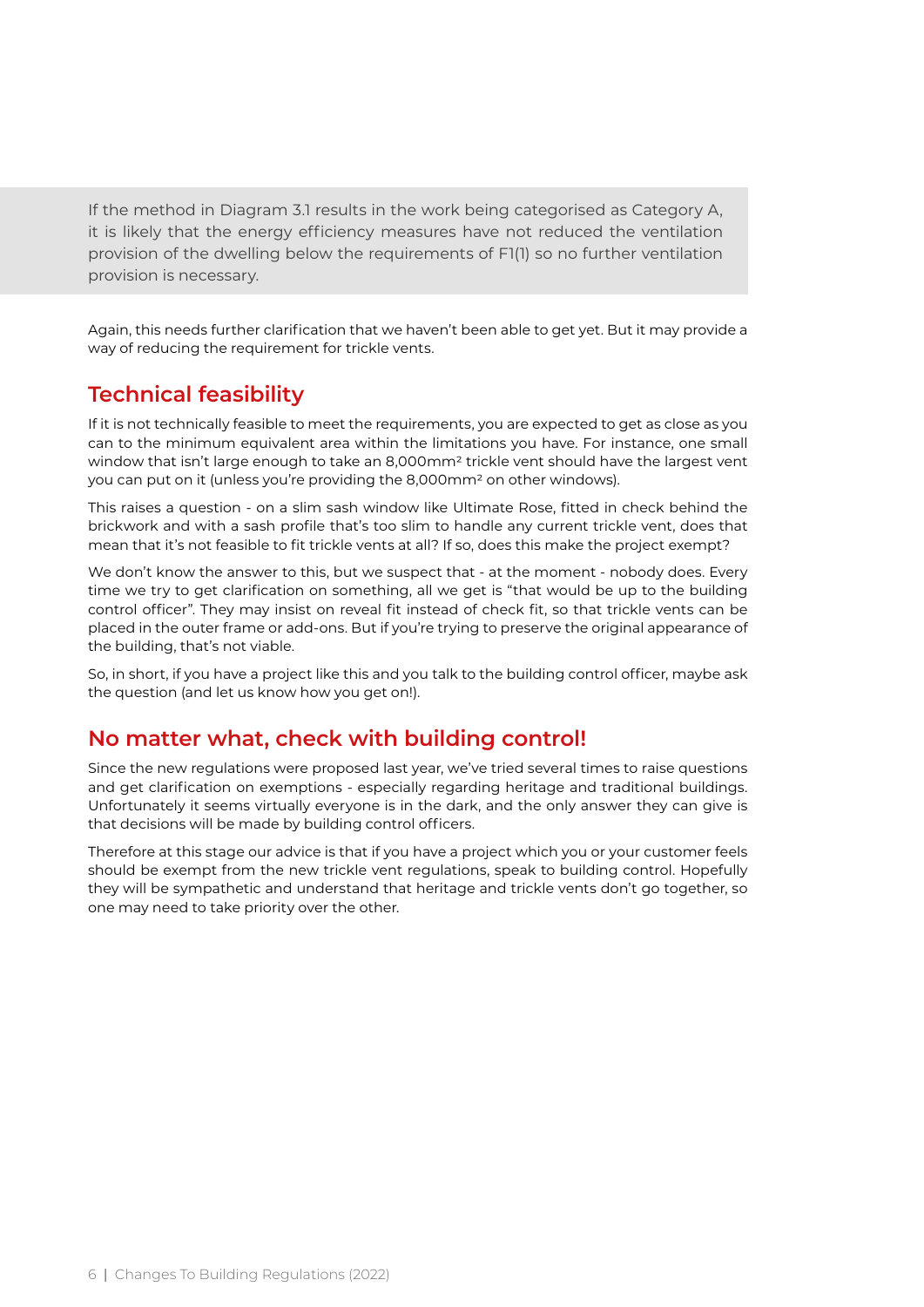## PRACTICAL ADVICE

#### **What does all this mean?**

In simple terms, the new regulations mean that - unless a suitable exemption is found - it no longer matters whether you are fitting windows into a new build or existing property; the rules are basically the same for both.

It means that unless a suitable alternative method of ventilation is provided (and documented), each habitable rooms will need a minimum of **8.000mm2** of trickle ventilation. This can be spread across multiple windows in a room, or all on one window.

A less well documented change is that responsibility for compliance with the regulations lies with the installer - not the homeowner, developer or manufacturer. On new builds there may well be alternative methods of ventilation provided that remove the need for trickle vents. However, it will be up to the installer to get evidence of this.

#### **Will the changes be reversed or watered down?**

It's possible, but at the moment it seems very unlikely. The government seem to be determined to stick to the new regulations, despite the overwhelmingly negative response.

Industry bodies such as the GGF have been in constant contact with relevant authorities over this, but have hit a brick wall at every turn.

Even the huge contradiction between new energy efficiency requirements (outlined in Approved Document L) and these rules for better ventilation have failed to sway the authorities. Effectively our industry is now in a position where we will have to supply and install windows with better energy efficiency that's then utterly compromised by the addition of mandatory trickle vents.

### **Disclaimers and unregistered jobs**

We've seen a number of comments suggesting that asking a homeowner to sign a disclaimer stating that they do not want trickle vents waives the requirement. **This is not the case.** Your installations must conform with building regulations, no matter what the homeowner asks for.

Similarly, there have been suggestions that building control can be bypassed by not registering a job with a competent person scheme (such as FENSA or CERTASS) and then advising the homeowner to take out cheap indemnity insurance to cover the lack of building control signoff if they sell their home. Technically this may be true, but it would be a highly dubious practice, and if at any point in the future building control inspect the home this would be easily traceable back to the installer.

Ultimately the installer is responsible for compliance, so any attempts to circumvent the rules will come back to the installer, not the homeowner.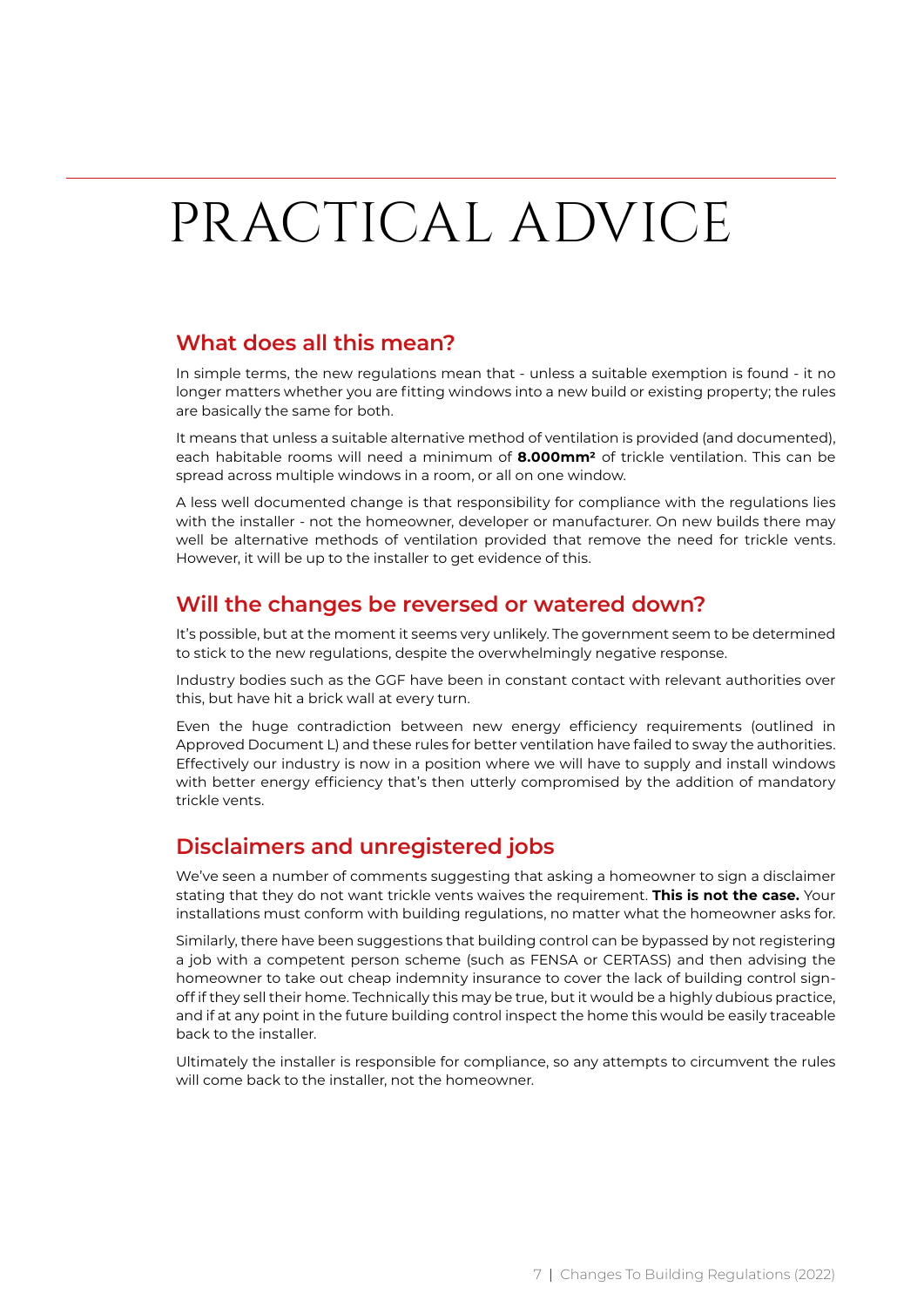# TRICKLE VENT OPTIONS

This section details what trickle vent options are currently available for different models in the Rose Collection. In response to the new regulations we also have some new options that will be launched soon (June 2022).

#### **Current options**



#### **Notes**

- Current overhead vent sections add 21mm to the top of the window. The current section will soon be replaced by a new option with improved grills and a drip section on the front lip.
- Vents fitted into the frame on Heritage and Ultimate Rose provide 18mm clearance between the top/bottom of the vent and the edge of the frame.
- A vent in sash option for Heritage and Ultimate Rose is coming soon. This involves using intermediate sash profile instead of the usual slim sash profile at the top of the top sash. This provides enough space to fit a vent.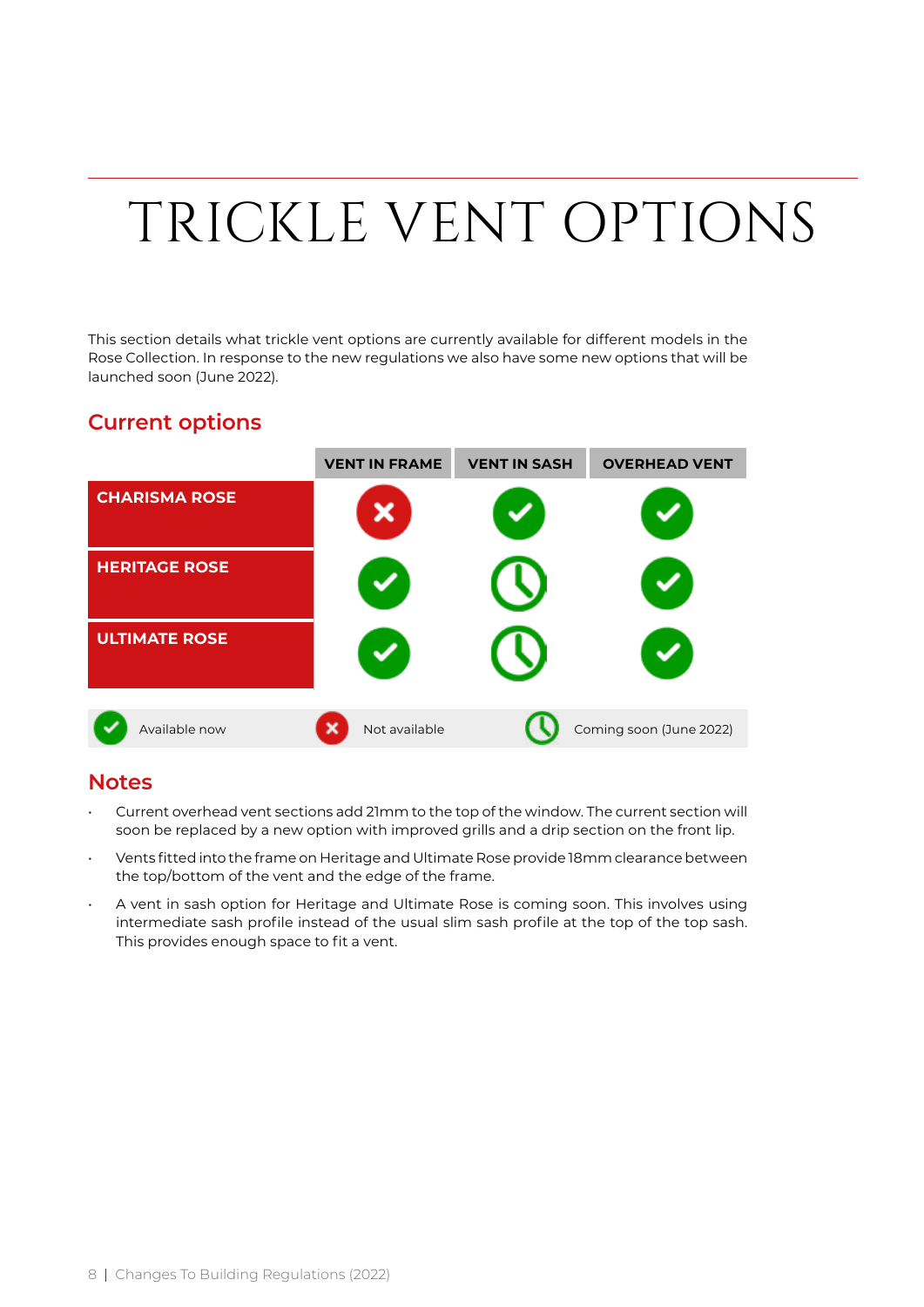

#### *Vent in frame option*

- Available on Heritage and Ultimate Rose.
- Not available on Charisma Rose.
- 18mm clearance between vent and edge of frame.

#### *Vent in sash option*

- Available on Charisma Rose.
- Coming soon on Heritage and Ultimate Rose, using intermediate sash profile instead of standard slim profile at the top of the top sash.

#### *Overhead vent option*

- Available on Charisma, Heritage and Ultimate Rose.
- Flat grill instead of hood on external face. Standard vent inside.
- Improved version coming soon with recessed grill and external drip line.
- New version will also accommodate SMARTGuard technology where specified.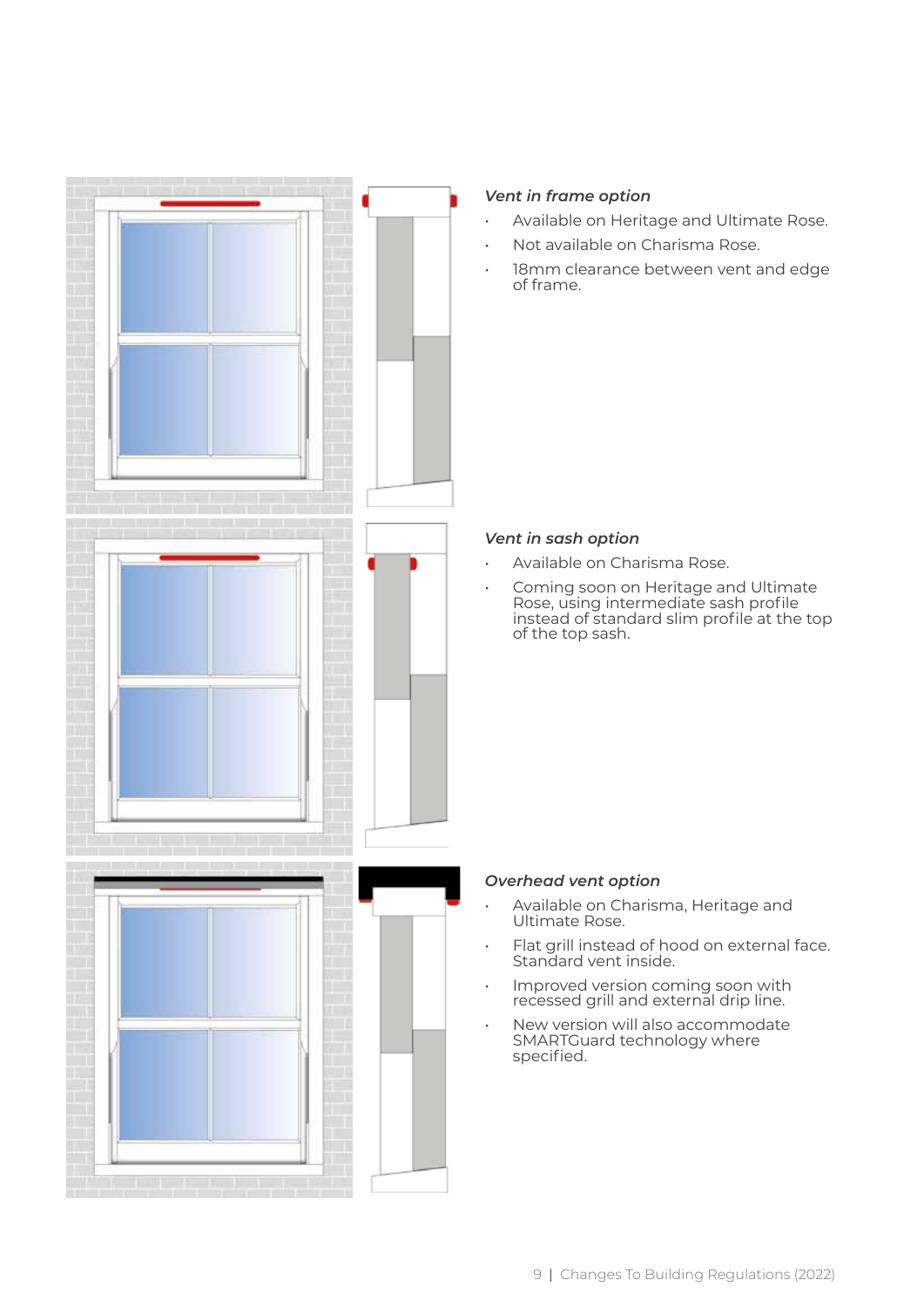## APPROVED DOCUMENT L

Approved Document L covers energy efficiency. Like Document F, it is split into different regulations for new builds and existing homes. Although these regulations have changed, thankfully those changes are simpler than those in Document F.

#### **The regulations**

The following are the current and new regulations for all windows except for timber, catgegorised for new and existing dwellings:

|                    | <b>CURRENT</b>                          | <b>NEW</b>                              |
|--------------------|-----------------------------------------|-----------------------------------------|
| <b>New build</b>   | 1.4 W/m <sup>2</sup> K (standard)       | 1.2 W/m <sup>2</sup> K (standard)       |
|                    | $\ldots$ OR $\ldots$                    | $\Box$ OR $\Box$                        |
|                    | 2.0 W/m <sup>2</sup> K (limiting value) | 1.6 W/m <sup>2</sup> K (limiting value) |
| <b>Replacement</b> | 1.6 W/m <sup>2</sup> K                  | 1.4 W/m <sup>2</sup> K                  |
|                    | OR                                      | OR                                      |
|                    | C-rated                                 | <b>B-rated</b>                          |

With standard glazing all our sash windows have a U-value of 1.5 and an energy rating of 'A'. Therefore they automatically comply with the new regulations for replacement windows (minimum B-rated). For new builds they comply with the limiting value.

If you use the limiting value on new builds for compliance, another element of the build will need to compensate with a U-value that is better than the minimum standard. Effectively this is trade-off.

All Roseview sash windows can currently be improved to a u-value of 1.4 through the use of enhanced glazing.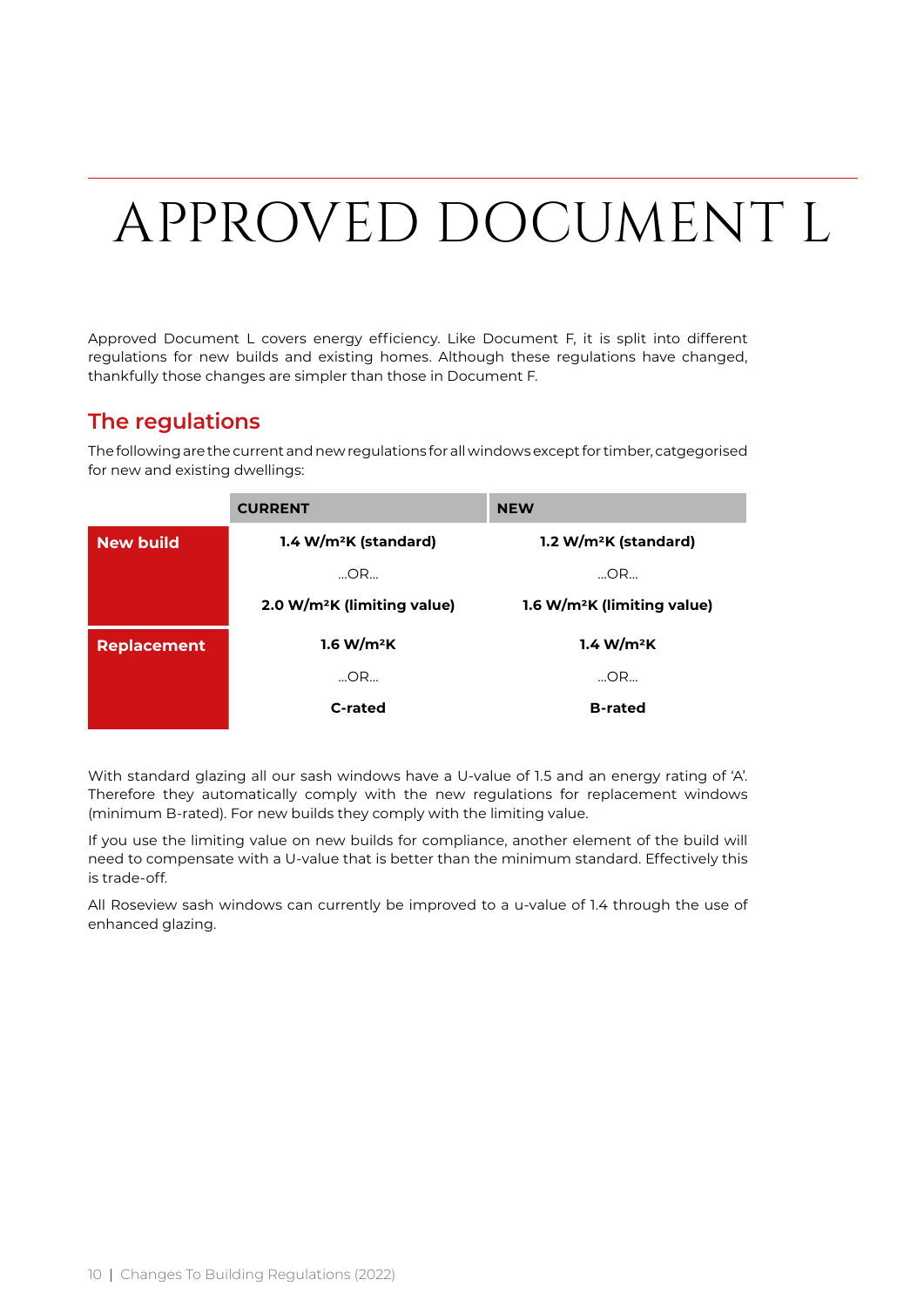













© 2022. The content of this document, photographic reproduction and technical details remain the sole property of Roseview Windows, all rights reserved. It cannot be reproduced, in whole or in part, without explicit permission.